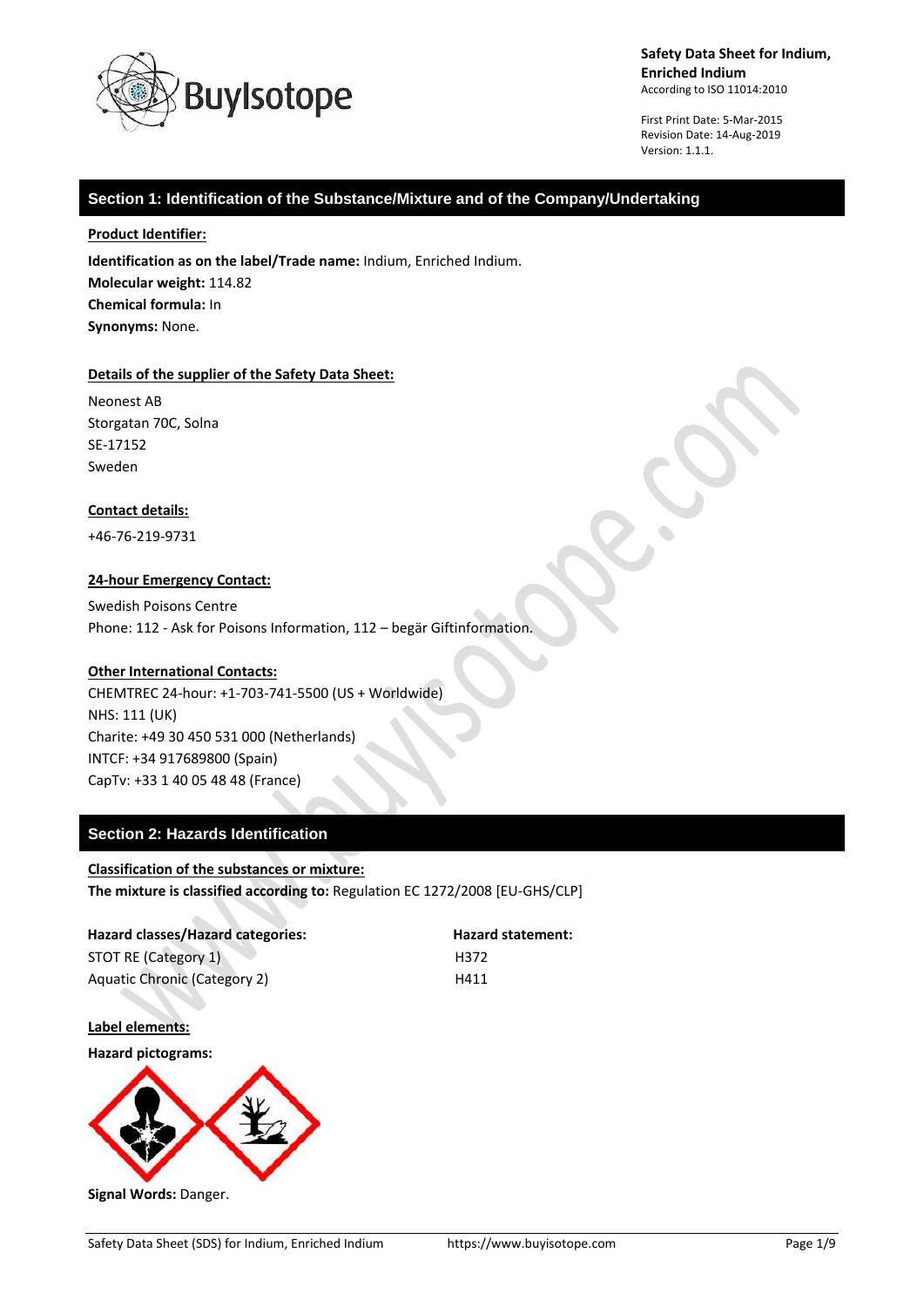

First Print Date: 5-Mar-2015 Revision Date: 14-Aug-2019 Version: 1.1.1.

### **Hazard Statements:**

H372 Causes damage to organs through prolonged or repeated exposure. H411 Toxic to aquatic life with long lasting effects.

## **Precautionary Statements:**

P261 Avoid breathing dust/vapours.

P274 Wash hands thoroughly after handling.

P304 + P340 IF INHALED: Remove person to fresh air and keep comfortable for breathing.

P314 Get medical advice/attention if you feel unwell.

P501 Dispose of contents/container in accordance with local and international regulations. **Other hazards:** None known.

## **Section 3: Composition/Information on Ingredients**

**Substance/Mixture:** Substance.

**Ingredients:**

| Substance name (IUPAC/EC) | CAS-No.   | <b>Molecular</b> | <b>Concentration</b> | <b>Classification</b> |
|---------------------------|-----------|------------------|----------------------|-----------------------|
|                           | EC-No.    | weight           | % by weight          | EC1272/2008           |
| Indium                    | 7440-74-6 | 114.82           | >99%                 | H372<br>STOT RE 1     |
|                           | 231-180-0 |                  |                      | Aquatic Chronic 2H411 |

For explanation of abbreviations see Section 16.

# **Section 4: First-Aid Measures**

## **Description of first aid measures:**

**In case of inhalation:** Evacuate the victim to a safe area as soon as possible. Loosen tight clothing such as a collar, tie, belt or waistband. If breathing is difficult, administer oxygen. If the victim is not breathing, perform mouth-to-mouth resuscitation. Seek medical attention.

**In case of skin contact:** After contact with skin, wash immediately with plenty of water. Gently and thoroughly wash the contaminated skin with running water and nonabrasive soap. Be particularly careful to clean folds, crevices, creases and groin. Cover the irritated skin with an emollient. If irritation persists, seek medical attention. Wash contaminated clothing before reusing.

**In case of eye contact:** No known effect on eye contact; rinse with water for a few minutes.

**In case of ingestion:** Do not induce vomiting. Loosen tight clothing such as a collar, tie, belt or waistband. If the victim is not breathing, perform mouth-to-mouth resuscitation. Seek immediate medical attention.

## **Most important symptoms and effects, both acute and delayed:**

**Inhalation:** Hazardous in case of inhalation.

**Eyes:** Hazardous in case of eye contact.

**Skin contact:** Hazardous in case of skin contact.

**Ingestion:** Hazardous in case of ingestion.

**Indication of any immediate medical attention and special treatment needed:** Treat symptomatically. Show this safety data sheet to a physician or emergency room.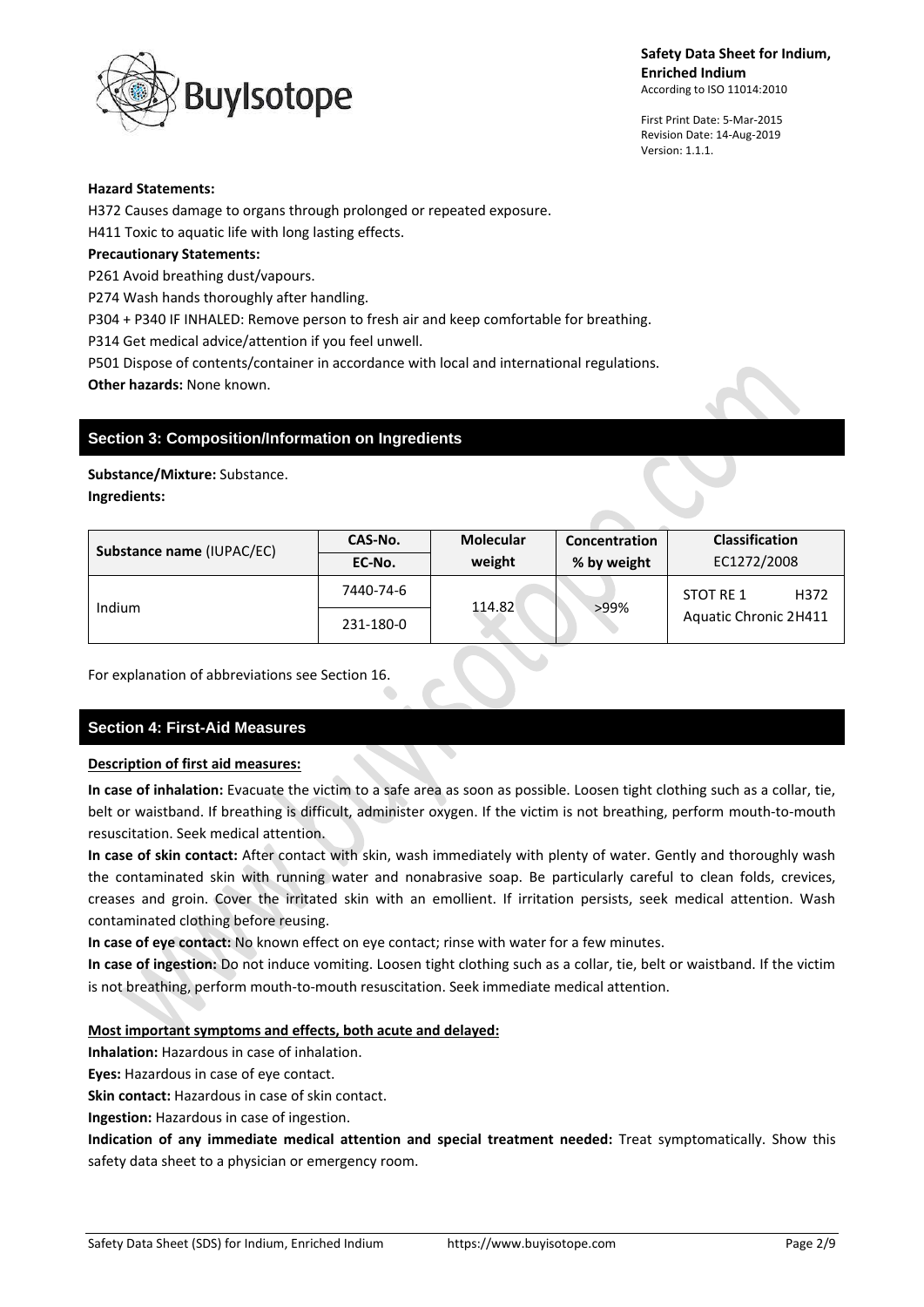

First Print Date: 5-Mar-2015 Revision Date: 14-Aug-2019 Version: 1.1.1.

## **Section 5: Fire-Fighting Measures**

#### **Extinguisher media:**

**Suitable extinguisher media:** Use water spray or fog. Cool containing vessels with water jet in order to prevent pressure build-up, autoignition or explosion.

**Unsuitable extinguishing media:** None known.

**Special hazards arising from the mixture:** Indium/indium oxides.

**Advice for fire-fighters:** Wear self-contained breathing apparatus and protective clothing for firefighting.

**Further information:** Standard procedure for chemical fires. Use extinguishing measures that are appropriate to local circumstances and the surrounding environment.

## **Section 6: Accidental Release Measures**

### **Personal precautions, protective equipment and emergency procedures:**

**Personal precautions:** Use personal protective equipment. Avoid dust formation. Avoid breathing vapours, mist or gas. Ensure adequate ventilation. Evacuate personnel to safe areas. Avoid breathing dust. For personal protection see section 8.

**Environmental precautions:** Prevent product from entering drains. Prevent further leakage or spillage if safe to do so. Local authorities should be advised if significant spillages cannot be contained.

## **Methods for containment and cleaning up:**

**Methods for cleaning up:** Stop leak if without risk. Do not touch spilled material. Use water spray curtain to divert vapor drift. Prevent entry into sewers, basements or confined areas; dike if needed. Eliminate all ignition sources. Call for assistance on disposal. Be careful that the product is not present at a concentration level above TLV. Check TLV on the MSDS and with local authorities.

## **Reference to other sections:**

Treat recovered material as described in the section "Disposal considerations".

## **Section 7: Handling and Storage**

## **Precautions for safe handling:**

**Advice on safe handling:** Keep away from heat. Keep away from sources of ignition. Ground all equipment containing material. Do not breathe dust.

**Hygiene measures:** Do not eat, drink or smoke when using this product.

## **Conditions for safe storage, including incompatibilities:**

**Requirements for storage areas and containers:** Flammable materials should be stored in a separate safety storage cabinet or room. Keep away from heat. Keep away from sources of ignition. Keep container tightly closed. Keep in a cool, well-ventilated place. Ground all equipment containing material. Keep container dry. Keep in a cool place.

## **Section 8: Exposure Controls/Personal Protection**

#### **Control parameters:**

# **Occupational Exposure Limits:** TWA 0.1 (mg/m $^3$ ) from OSHA (PEL).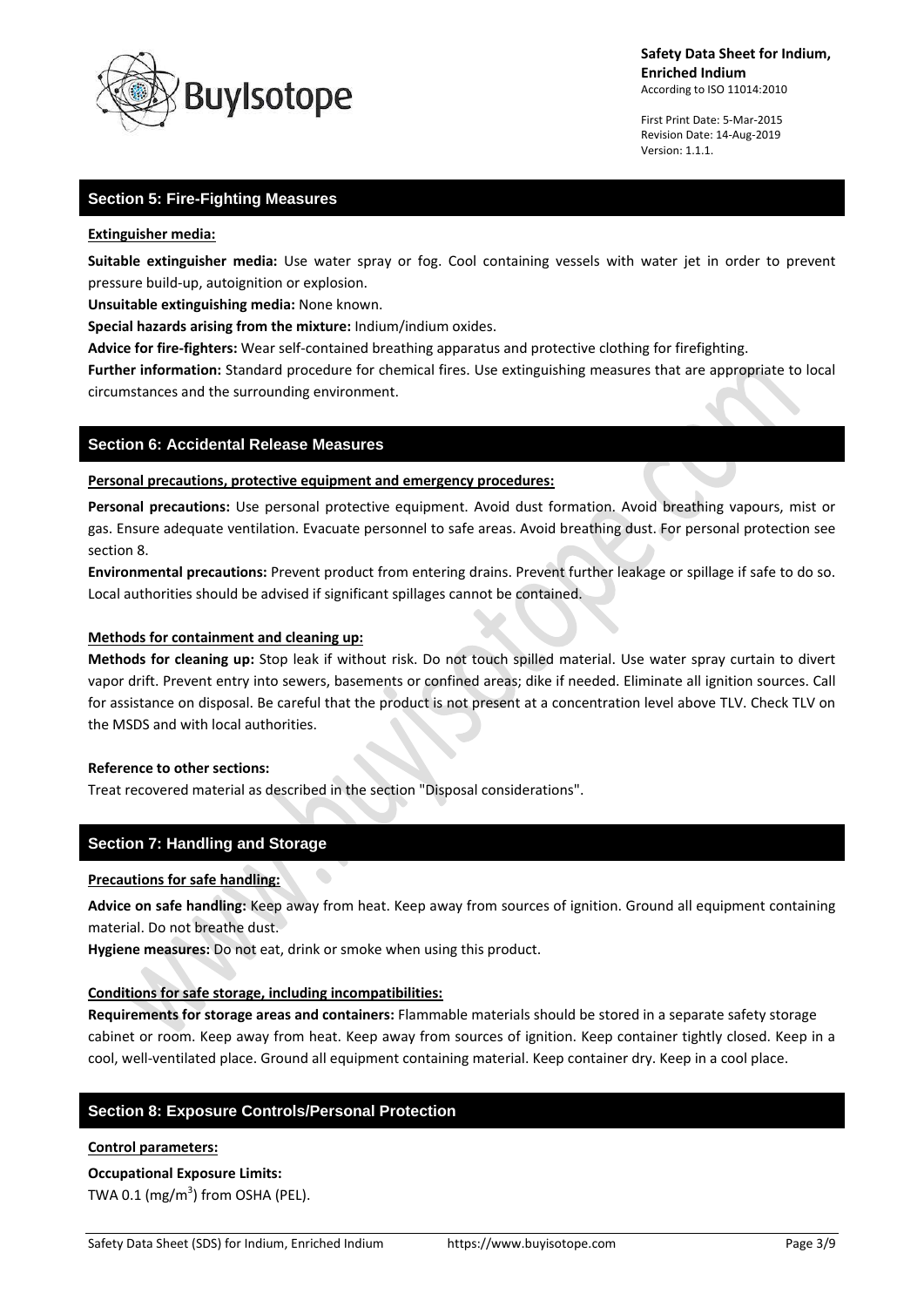

First Print Date: 5-Mar-2015 Revision Date: 14-Aug-2019 Version: 1.1.1.

TWA 0.1 (mg/m<sup>3</sup>) from ACGIH (Consult local authorities for acceptable exposure limits).

## **Exposure controls:**

**Appropriate engineering controls:** Use process enclosures, local exhaust ventilation, or other engineering controls to keep airborne levels below recommended exposure limits. If user operations generate dust, fume or mist, use ventilation to keep exposure to airborne contaminants below the exposure limit.

## **Individual protection measures, such as personal protective equipment:**

**Eye/face protection:** Use safety glasses. If there is a potential for exposure to particles which could cause eye discomfort, wear chemical goggles.

**Hand protection:** Use chemical resistant gloves. Examples of preferred glove barrier materials include: Butyl rubber, Neoprene, Nitrile/butadiene rubber, Polyethylene, Ethyl vinyl alcohol laminate, polyvinyl alcohol, Polyvinyl chloride. **Body protection:** Wear protective clothing as appropriate.

**Respiratory protection:** Dust respirator. Be sure to use an approved/certified respirator or equivalent.

## **Section 9: Physical and Chemical Properties**

## **Information on basic physical and chemical properties**

**Appearance (form):** Solid (powder). **Colour:** Not applicable. **Odour:** No data available. **Odour threshold:** No data available. **Molecular Weight:** 114.82 **pH (concentration):** No data available. **Melting point/range (°C):** 156.17 °C **Boiling point/range (°C):** 2000 °C **Freezing point (°C):** No data available. **Flash point (°C):** No data available. **Evaporation rate:** No data available. **Flammability (solid, gas):** No data available. **Ignition temperature (°C):** No data available. **Upper/lower flammability/explosive limits:** No data available. **Vapour pressure (20 °C):** No data available. **Vapour density:** No data available. **Relative density (25 °C):** 7.3 **Water solubility (g/L) at 20 °C:** Insoluble. **n-Octanol/Water partition coefficient**: No data available. **Auto-ignition temperature:** No data available. **Decomposition temperature:** No data available. **Viscosity, dynamic (mPa s):** No data available. **Explosive properties:** The substance or mixture is not classified as explosive. **Oxidising properties:** The substance or mixture is not classified as oxidizing.

## **Section 10: Stability and Reactivity**

**Reactivity:** No dangerous reaction known under conditions of normal use. **Chemical stability:** Stable under normal conditions.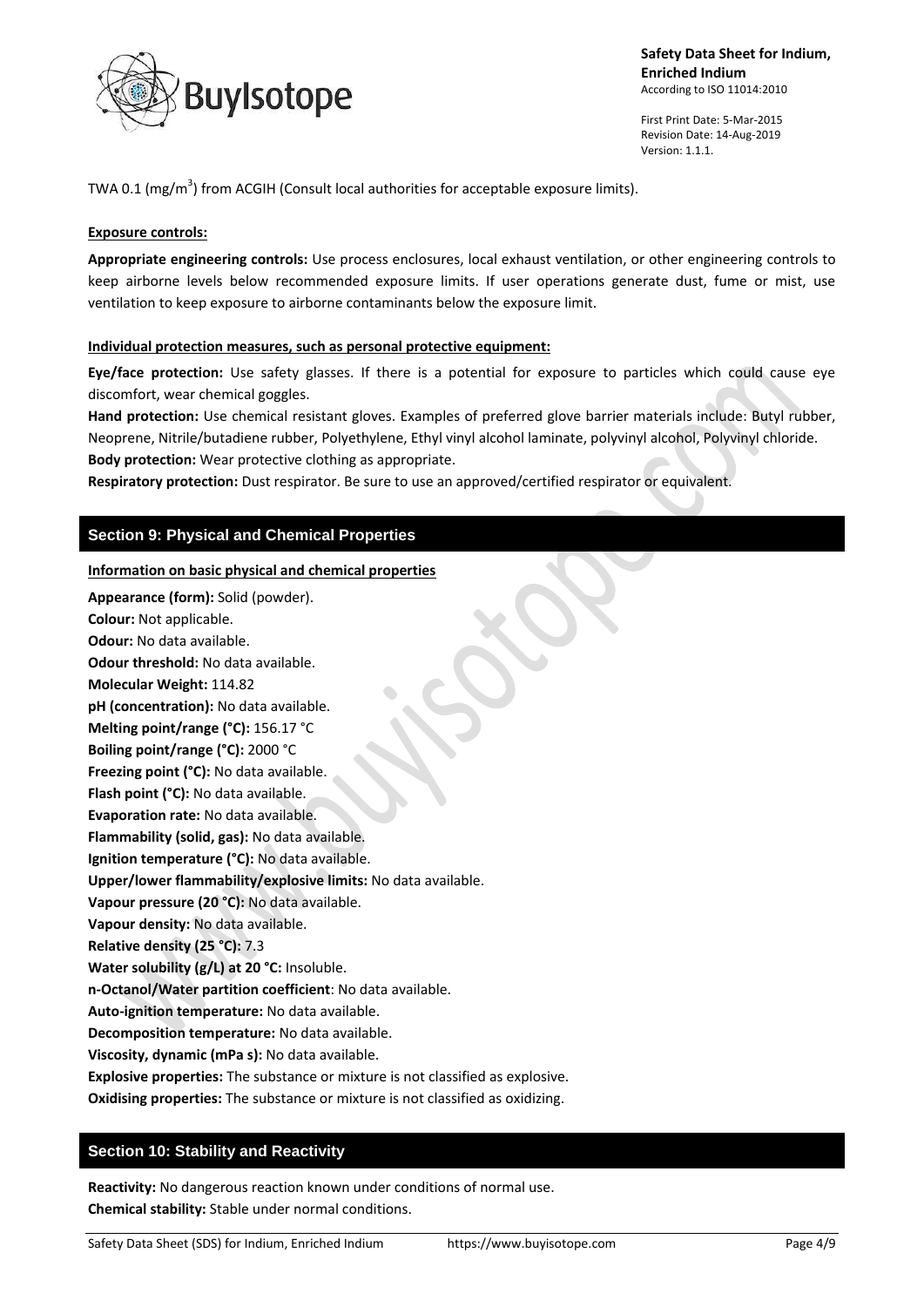

First Print Date: 5-Mar-2015 Revision Date: 14-Aug-2019 Version: 1.1.1.

**Possibility of hazardous reactions:** No dangerous reaction known under conditions of normal use.

**Conditions to avoid:** None known.

**Incompatible materials:** None known.

**Hazardous decomposition products:** None known.

## **Section 11: Toxicological Information**

#### **Information on toxicological effects:**

Not classified based on available information.

#### **Classification according to GHS (1272/2008/EG, CLP)**

**Skin corrosion/irritation:**

Not classified based on available information.

## **Serious eye damage/eye irritation:**

Not classified based on available information.

#### **Respiratory or skin sensitisation:**

Not classified based on available information.

#### **Germ cell mutagenicity:**

Not classified based on available information.

#### **Carcinogenicity:**

Not classified based on available information.

#### **Reproductive toxicity:**

Not classified based on available information.

## **Specific target organ toxicity – single exposure (STOT):**

Not classified based on available information.

## **Specific target organ toxicity (STOT) – repeated exposure:**

Causes damage to organs through prolonged or repeated exposure.

**Aspiration toxicity:**

Not classified based on available information.

# **Section 12: Ecological Information**

**Toxicity:** No data available.

**Persistence and degradability:** Possibly hazardous short-term degradation products are not likely. However, longterm degradation products may arise.

**Bioaccumulative potential:** No data available.

**Mobility in soil:** No data available.

**Results of PBT& vPvB assessment:** Not relevant.

**Other adverse effects:** No data available.

## **Section 13: Disposal Considerations**

**Waste treatment methods:** Contact a licensed professional waste disposal service to dispose of this material. Observe all federal, state, and local environmental regulations. Catalysts and expensive metals should be recovered for reuse or recycling.

## **Section 14: Transport Information**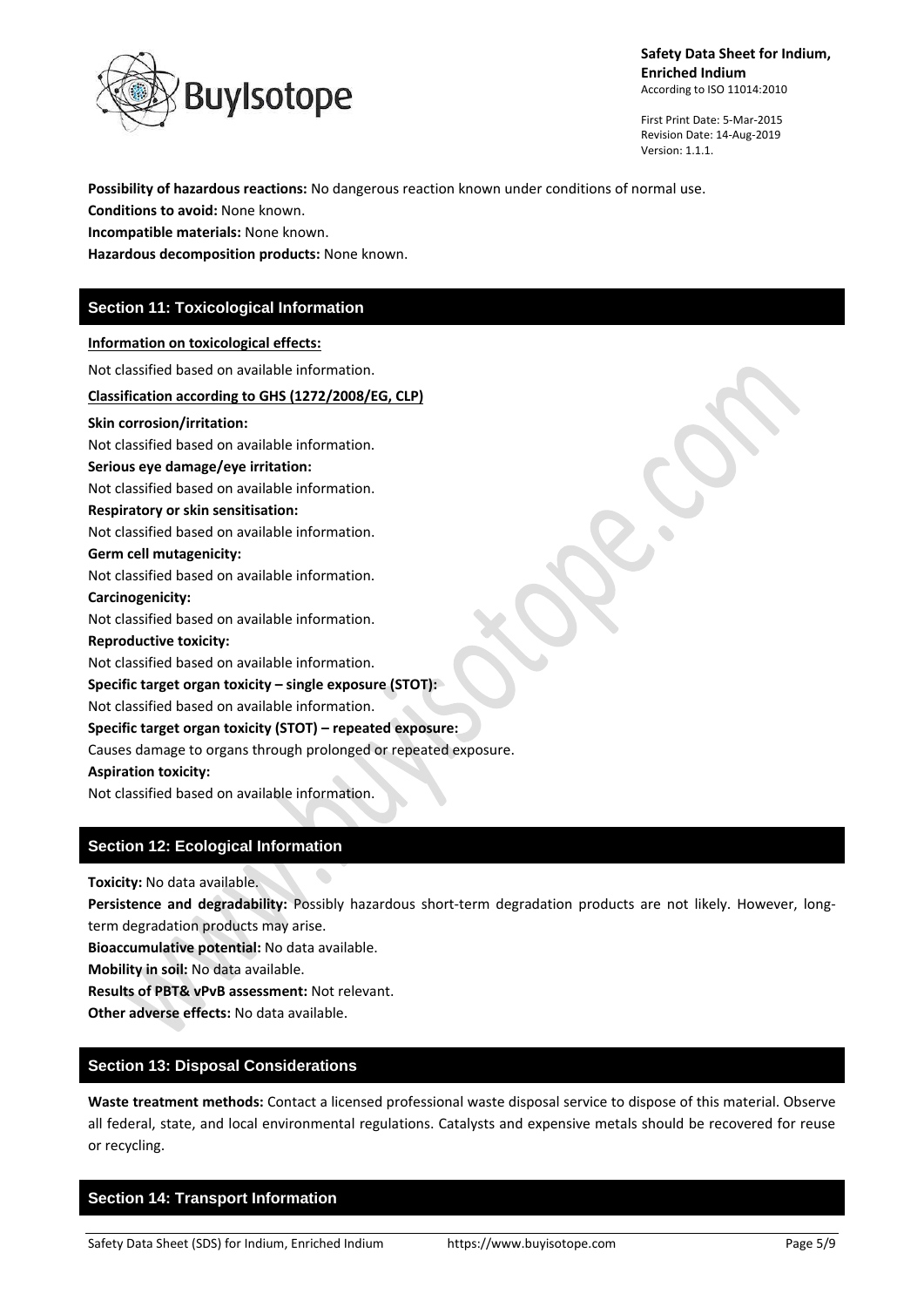

First Print Date: 5-Mar-2015 Revision Date: 14-Aug-2019 Version: 1.1.1.

**DOT:**

**Proper Shipping Name:** ENVIRONMENTALL HAZARDOUS SUBSTANCE, SOLID, N.O.S. (Indium) **Hazard Class**: 9 **UN Number:** 3077 **Packing Group:** III **Hazard Labels:** 



## **IMDG:**

**Proper Shipping Name:** ENVIRONMENTALL HAZARDOUS SUBSTANCE, SOLID, N.O.S. (Indium) **Hazard Class**: 9 **UN Number:** 3077 **Packing Group:** III **Marine Pollutant:** Yes.

# **Section 15: Regulatory Information**

## **EU regulations:**

**Regulation (EC) No. 1005/2009 on substances that deplete the ozone layer, Annex I and II, as amended** Not listed.

**Regulation (EC) No. 850/2004 on persistent organic pollutants, Annex I**

Not listed.

**Regulation (EU) No. 649/2012 concerning the export and import of dangerous chemicals, Annex I, Part 1 as amended**

Not listed.

**Regulation (EU) No. 649/2012 concerning the export and import of dangerous chemicals, Annex I, Part 2 as amended**

Not listed.

**Regulation (EU) No. 649/2012 concerning the export and import of dangerous chemicals, Annex I, Part 3 as amended**

Not listed.

**Regulation (EU) No. 649/2012 concerning the export and import of dangerous chemicals, Annex V as amended** Not listed.

**Regulation (EC) No. 166/2006 Annex II Pollutant Release and Transfer Registry**

Not listed.

**Regulation (EC) No. 1907/2006, REACH Article 59(10) Candidate List as currently published by ECHA** Not listed.

## **Authorisations:**

**Regulation (EC) No. 1907/2006, REACH Annex XIV Substances subject to authorization, as amended** Not listed.

## **Restrictions on use:**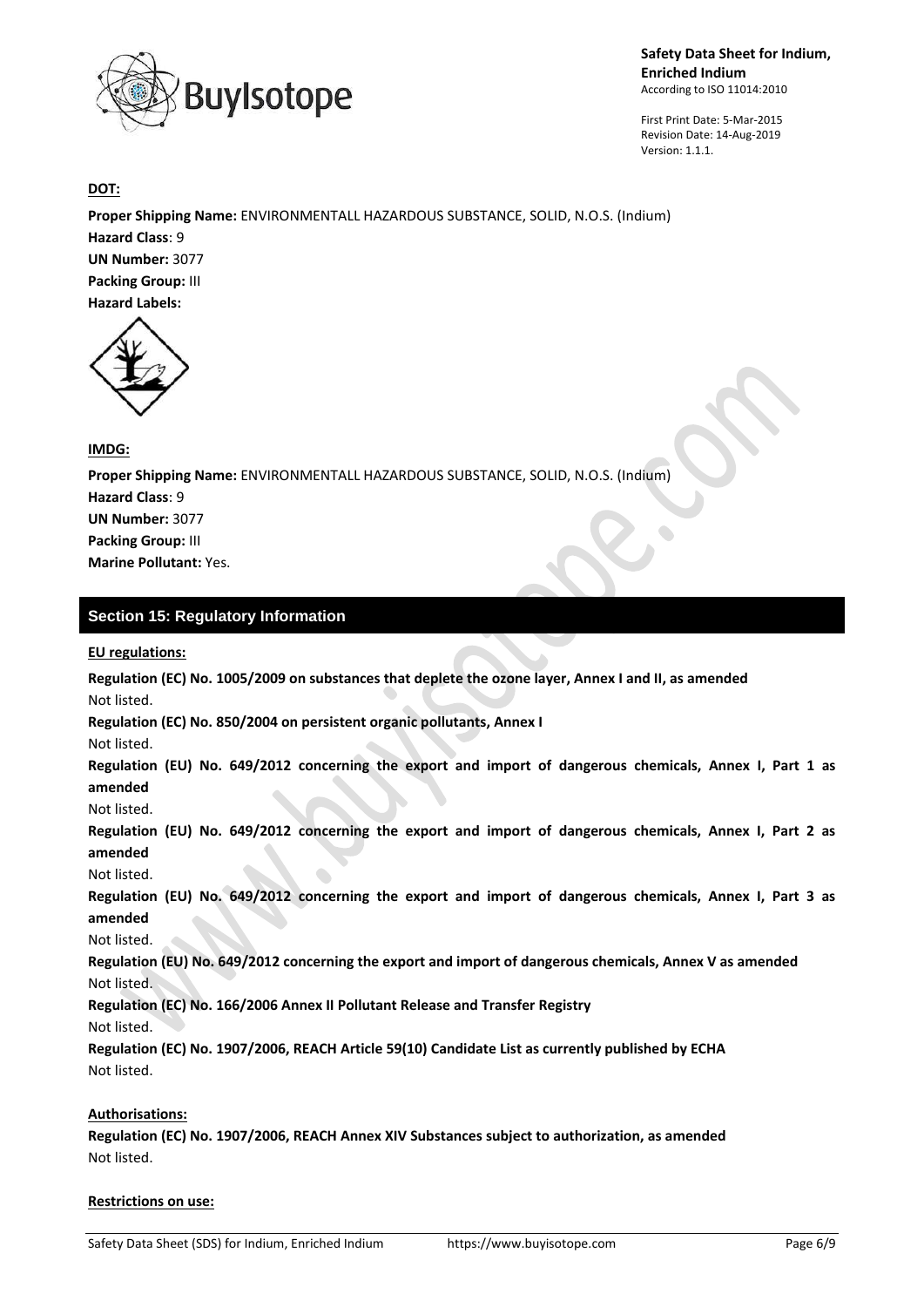

First Print Date: 5-Mar-2015 Revision Date: 14-Aug-2019 Version: 1.1.1.

**Regulation (EC) No. 1907/2006 Annex XVII Substances subject to restriction on marketing and use** Not regulated.

**Regulation (EC) No. 1907/2006, REACH Annex XVII Substances subject to restriction on marketing and use as amended**

## Not listed.

**Directive 2004/37/EC on the protection of workers from the risks related to exposure to carcinogens and mutagens at work**

Not regulated.

**Directive 92/85/EEC: on the safety and health of pregnant workers and workers who have recently given birth or are breastfeeding.**

Not regulated.

## **Other EU regulations:**

**Directive 2012/18/EU on major accident hazards involving dangerous substances** Not listed.

**Directive 98/24/EC on the protection of the health and safety of workers from the risks related to chemical agents at work.**

Always applicable.

**Directive 94/33/EC on the protection of young people at work** Not listed.

**Other regulations:** The product is classified and labelled in accordance with EC directives or respective national laws. This Safety Data Sheet complies with the requirements of Regulation (EC) No 1907/2006, as amended.

**SARA 302 Components:** No chemicals in this material are subject to the reporting requirements of SARA Title III, Section 302.

**SARA 313 Components:** This material does not contain any chemical components with known CAS numbers that exceed the threshold (De Minimis) reporting levels established by SARA Title III, Section 313.

**SARA 311/312 Hazards:** Fire Hazard, Acute Health Hazard, Chronic Health Hazard.

**Massachusetts Right to Know Components:** Indium / CAS No. 7440-74-6 / Revision Date 1994-04-01

**Pennsylvania Right to Know Components:** Indium / CAS No. 7440-74-6 / Revision Date 1994-04-01

**New Jersey Right to Know Components:** Indium / CAS No. 7440-74-6 / Revision Date 1994-04-01

**California Prop. 65 Components:** This product does not contain any chemicals known to the State of California to cause cancer, birth defects, or any other reproductive harm.

**National regulations:** Follow national regulation for work with chemical agents.

**Chemical safety assessment:** No Chemical Safety Assessment has been carried out.

# **Section 16: Other Information**

## **List of abbreviations:**

ACGIH American Conference of Governmental Industrial Hygienists ADR European Agreement Concerning the International Carriage of Dangerous Goods by Road ALARA As Low As Is Reasonably Achievable AMU Atomic Mass Unit ANSI American National Standards Institute BLS Basic Life Support CAM Continuous Air Monitor CAS Chemical Abstracts Service (division of the American Chemical Society)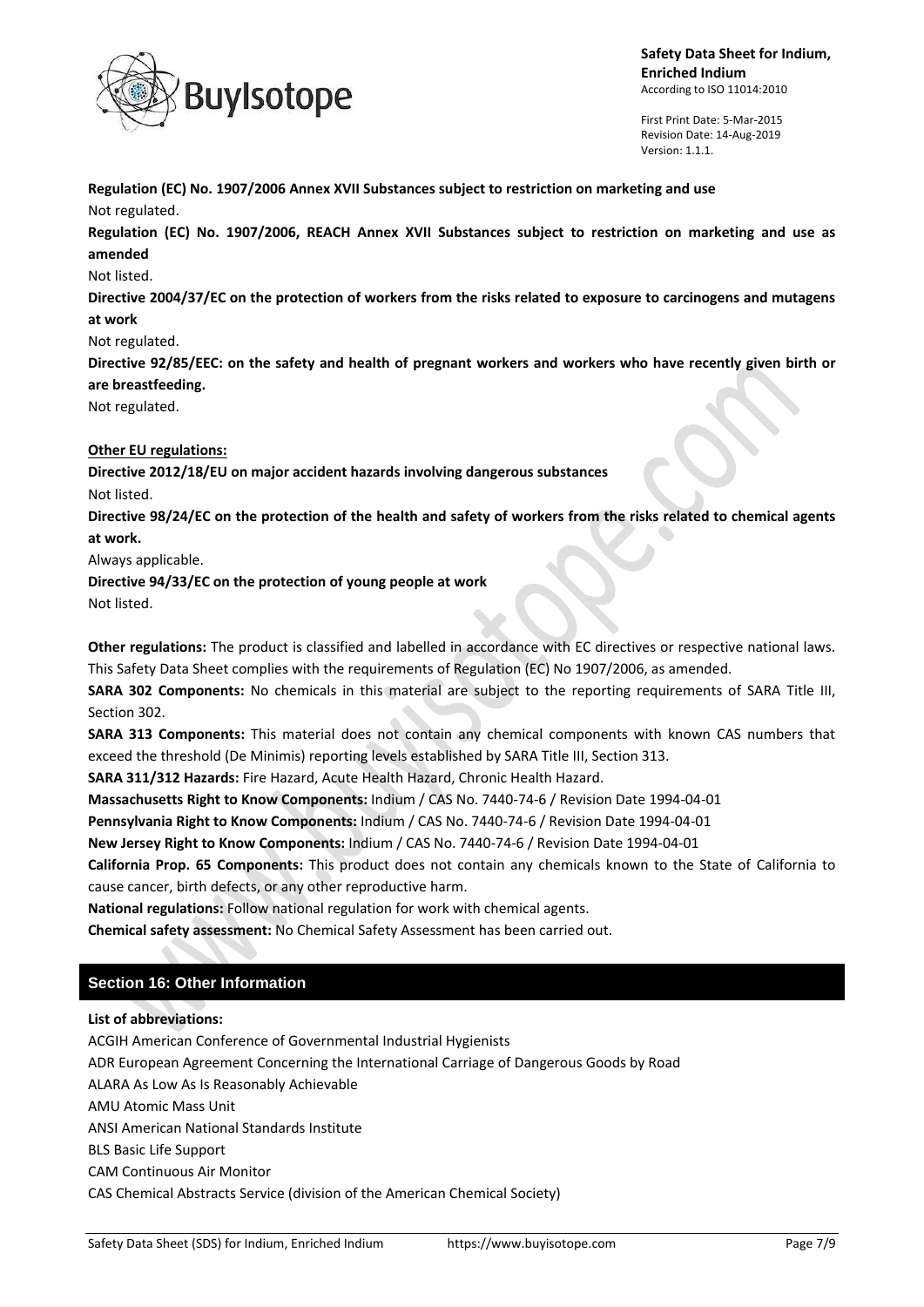

First Print Date: 5-Mar-2015 Revision Date: 14-Aug-2019 Version: 1.1.1.

CEN European Committee for Standardization CERCLA Comprehensive Environmental Response Compensation and Liability Act CLP Classification, Labelling and Packaging (European Union) CPR Controlled Products Regulations (Canada) CWA Clean Water Act (USA) DAC Derived Air Concentration (USA) DOE United States Department of Energy (USA) DOT United States Department of Transportation (USA) DSL Domestic Substances List (Canada) EC50 Half Maximal Effective Concentration EINECS European Inventory of Existing Commercial Chemical Substances EHS Environmentally Hazardous Substance ELINCS European List of Notified Chemical Substances EMS Emergency Response Procedures for Ships Carrying Dangerous Goods EPA Environmental Protection Agency (USA) EPCRA Emergency Planning and Community Right-To-Know Act (EPCRA) of 1986 GHS Globally Harmonized System HMIS Hazardous Materials Identification System (USA) IARC International Agency for Research on Cancer IATA International Air Transport Association IBC Intermediate Bulk Containers ICAO International Civil Aviation Organization IDLH Immediately Dangerous to Life or Health IMDG International Maritime Code for Dangerous Goods LC50 Lethal concentration, 50 percent LD50 Lethal dose, 50 percent LDLO Lethal Dose Low LOEC Lowest-Observed-Effective Concentration MARPOL International Convention for the Prevention of Pollution from Ships MSHA Mine Safety and Health Administration (USA) NCRP National Council on Radiation Protection & Measurements (USA) NDSL Non-Domestic Substances List (Canada) NFPA National Fire Protection Association (USA) NIOSH National Institute for Occupational Safety and Health (USA) NOEC No Observed Effect Concentration N.O.S. Not Otherwise Specified NRC Nuclear Regulatory Commission (USA) NTP National Toxicology Program (USA) OSHA Occupational Safety and Health Administration (USA) PBT Persistent Bioaccumulative and Toxic Chemical PEL Permissible Exposure Limit PIH Poisonous by Inhalation Hazard RCRA Resource Conservation and Recovery Act (USA) RCT Radiation Control Technician REACH Registration, Evaluation, Authorisation and Restriction of Chemicals (Europe) RID Regulations Concerning the International Transport of Dangerous Goods by Rail RTECS Registry of Toxic Effects of Chemical Substances